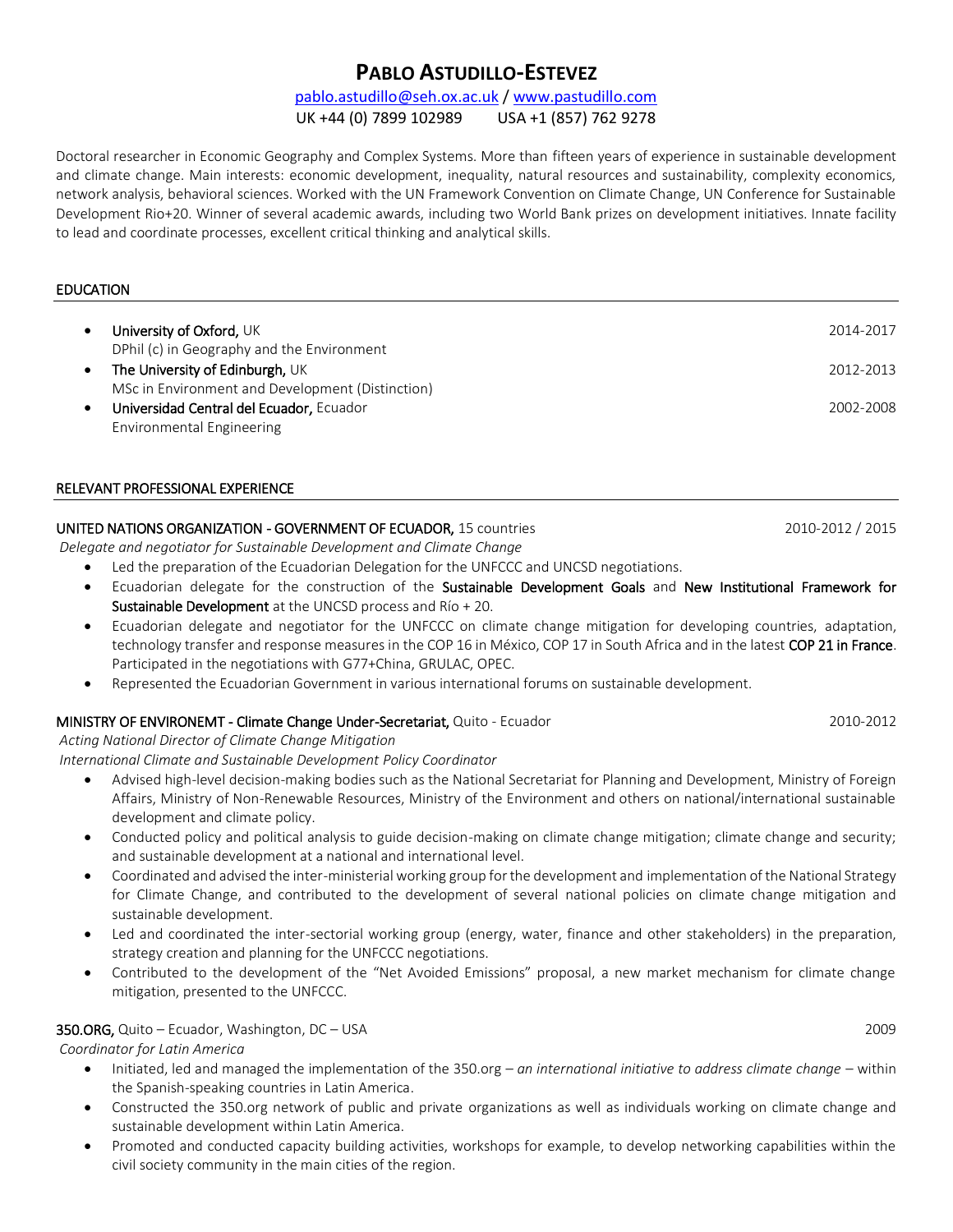- Promoted and conducted local initiatives to empower groups and individuals working on climate change and sustainable development throughout Latin America.
- Built alliances with the public and private sectors to promote climate change emission targets.
- Created links for collaboration and networking between youth movements in Latin America, Africa and Asia.

## United Nations Environment Programme – FEPA Foundation, Quito, Ecuador 2006-2008

National Coordinator and Founding Member of the GEO Juvenil Initiative in Ecuador

- Formed, led and managed the Initiative at the national level.
- Coordinated multilateral and governmental agencies, local organizations within the project and supported youth leaders in 19 (out of 21) provinces in Ecuador.
- Led and deployed more than 40 workshops to supported youths with the creation of their own local sustainable projects.
- Built a national network of more than 4,000 youths.
- Co-authored the book of *GEO Juvenil Ecuador* about the perceptions of environmental change by the Ecuadorian youth.
- Reviewed the existing literature on climate change and its impacts in Ecuador and authored the climate change chapter in the book.
- Systematized the contributions (texts, photography and paintings) from Ecuadorian youths across the country in the book.

#### RELEVANT RESEARCH EXPERIENCE

# UNIVERSITY OF OXFORD, School of Geography and the Environment, UK 2014-2017 Thesis tittle "*Path dependence, reinforcement mechanisms and economic complexity in oil exporting countries*" Compiled, managed and analyzed economic datasets with I/O tables from Ecuador and other similar economies. Developed Python scripts for network analysis and used Gephi for visualization. Created several Agent-Based Models in Python and Netlogo for data exploration. OXFORD INTERNATIONAL INFRASTRUCTURE CONSORTIUM, University of Oxford, UK 2016 Compiled a data set of more than 4000 investors, academics and policy makers interested in infrastructure development worldwide using data mining techniques. SUSTAINABLE FINANCE PROGRAMME, Smith School of Enterprise and Environment, UK 2015 Co-authored the Lloyd's Report on the Impacts of Stranded Assets in the insurance industry, forthcoming. Supported the assembling and compilation of a global database on thermoelectric power plants and carbon dioxide emissions – one of the most comprehensive in the world. Documented the discussions on the Inter-American Development Bank's Round Tables on Stranded Assets. UNIVERSITY OF EDINBURGH, School of Geosciences, Edinburgh, UK 2013 MSc Dissertation on "the Sumak Kawsay: a new environment and development paradigm" (Distinction). Conducted 20 elite interviews with relevant policy makers, academics and civil society and used discourse analysis to examine the interpretation of the Sumak Kawsay concept. Implemented policy and document analysis to identify the evolution and impact of the Sumak Kawsay concept in three National Development Plans (2007-2017) from Ecuador. BAYER HealthCare and BAYER CropScience, Bayer Andina, Ecuador 2008 *Coordinator Ecological Footprint Project at the Environment, Health and Safety Department* Proposed and initiated the project for measuring the Ecological Footprint of Bayer business activities in Ecuador. Developed and implemented the methodology for the project at a national scale. Presented the results to the Board of Directors in Ecuador and developed a plan for reducing the Ecological Footprint. The project was successfully implemented.

#### REPORTS (available at www.pastudillo.com)

 Caldecott, B., Dericks, G., Astudillo, P., Pfeiffer, A. (2017). *Stranded Assets: The transition to a low carbon economy*. Emerging Risk Report. Lloyd's. London. (in press)